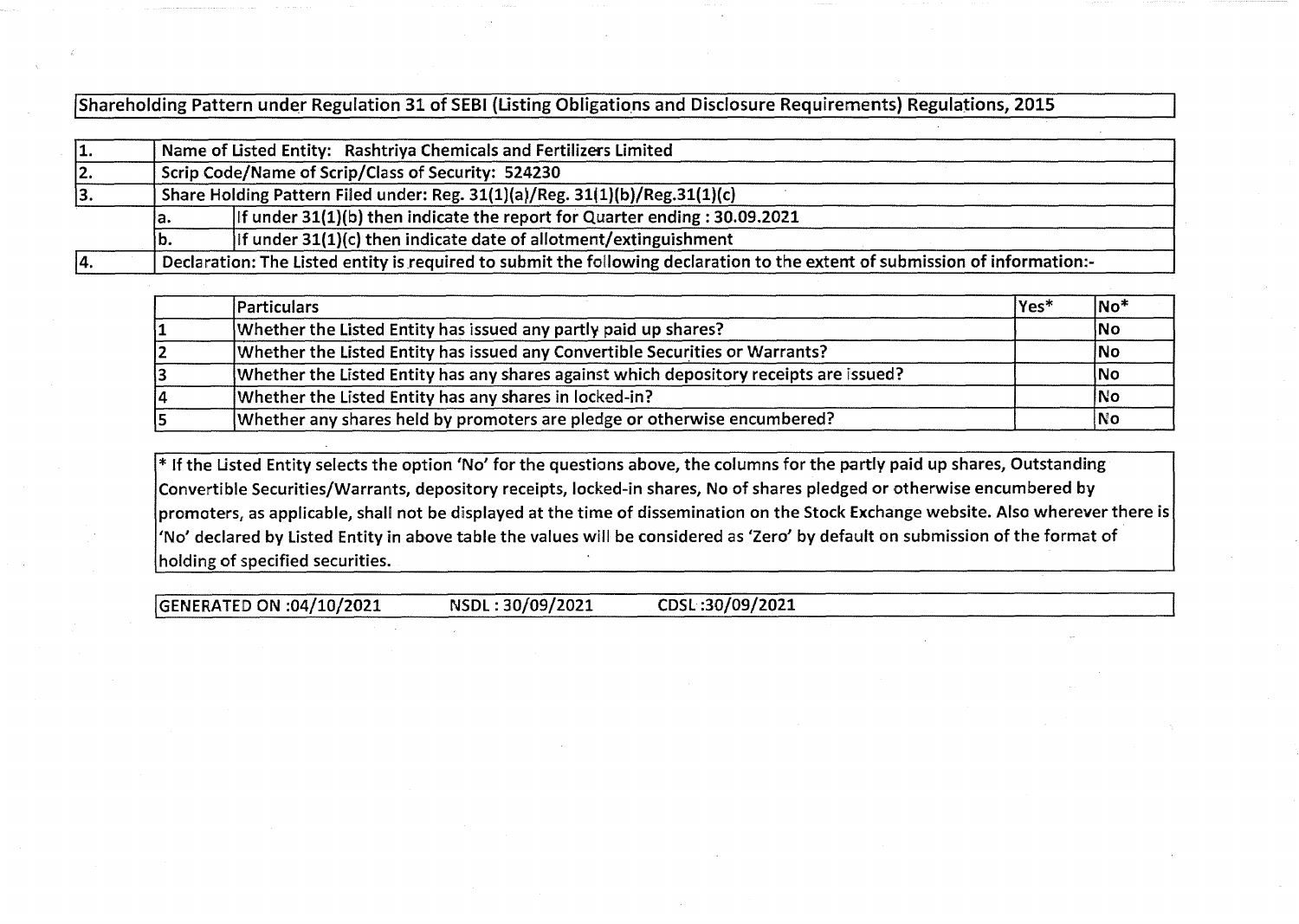## **Rashtriya Chemicals and Fertilizers limited**

Sharehold<br>ling, as a Number of Locked in Inledged or otherwise Number of Voting Rights held in each class of **ing,asa** Number of Locked in pledged or otherwise **i**<br>encumbered **assuming**  full No of Voting Rights No.of **conversio Shares** Sharehold Underiyin convertibl  $\left| \begin{matrix} \text{ing as a }\% \ \text{of total} \end{matrix} \right|$ of total Outstandi **securities**  No.of No.of no.of ng ( as a Partly shares shares **find the shares of the convertibl percentag** the shares of the Number of **Number** paid-up underlyin (calculate e eof Asa%of Asa%of equity shares of No. of fully paid equity g d as per Total as a **securities** diluted total total held in sharehold up equity shares Depositor Total nos. SCRR, share is the share is the dematerialised on the shares dematerialised islam is the share of the shares dematerialised islam islam islam islam islam islam islam islam is Category Category of shareholder ers shares held held y Receipts shares held 1957) Class eg: X Class eg: y Total (A+B+C) Warrants) capital) No.(a) held(b) No.(a) held(b) form  $(VII) =$   $\left| (VII)As a \right|$   $(XI) =$  $\begin{bmatrix} (|V|)+(V)+1 \ 0 & (N+1)(N+1) \end{bmatrix} = \begin{bmatrix} (|V|)+(X) \ (|V|)+(X) \ (N+1)(N+1) & (N+1)(N+1) \end{bmatrix}$ {I) (II) (Ill) (IV) (V) (VI) (VI) (A+B+C2) **{IX) (X) Asa%of (XII) (XIII) (XIV)**  (A) Promoter&PromoterGroup 1 413769483 0 0 413769483 75.0006 413769483 0 413769483 75.0006 0 75.0006 0 0 0 0 0 0 413769483 (B) Promoter & Promoter Group<br>(B) Public 235229 137918617 0 0 137918617 24.9994 137918617 24.9994 137918617 24.9994 0 24.9994 0 24.9994 0 NA<br>(C) Non Promoter - Non Public 235229 137918617 0 0 137918617 24.9994 137918617 24 (C) **Non Promoter - Non Public** 0 0 0 0 NA NA (Cl) Shares Underlying DRs 0 0 0 0 0 0 0 0 0 0 0 0 0 0 NA NA 0 (C2) Shares Held By Employee Trust 0 0 0 0 0 0 0 0 0 0 0 0 0 0 NA NA 0 Total 235230 551688100 0 0 551688100 100 551688100 0 551688100 100 0 100 0 0 0 0 550657410

## Table I - Summary Statement holding of specified securities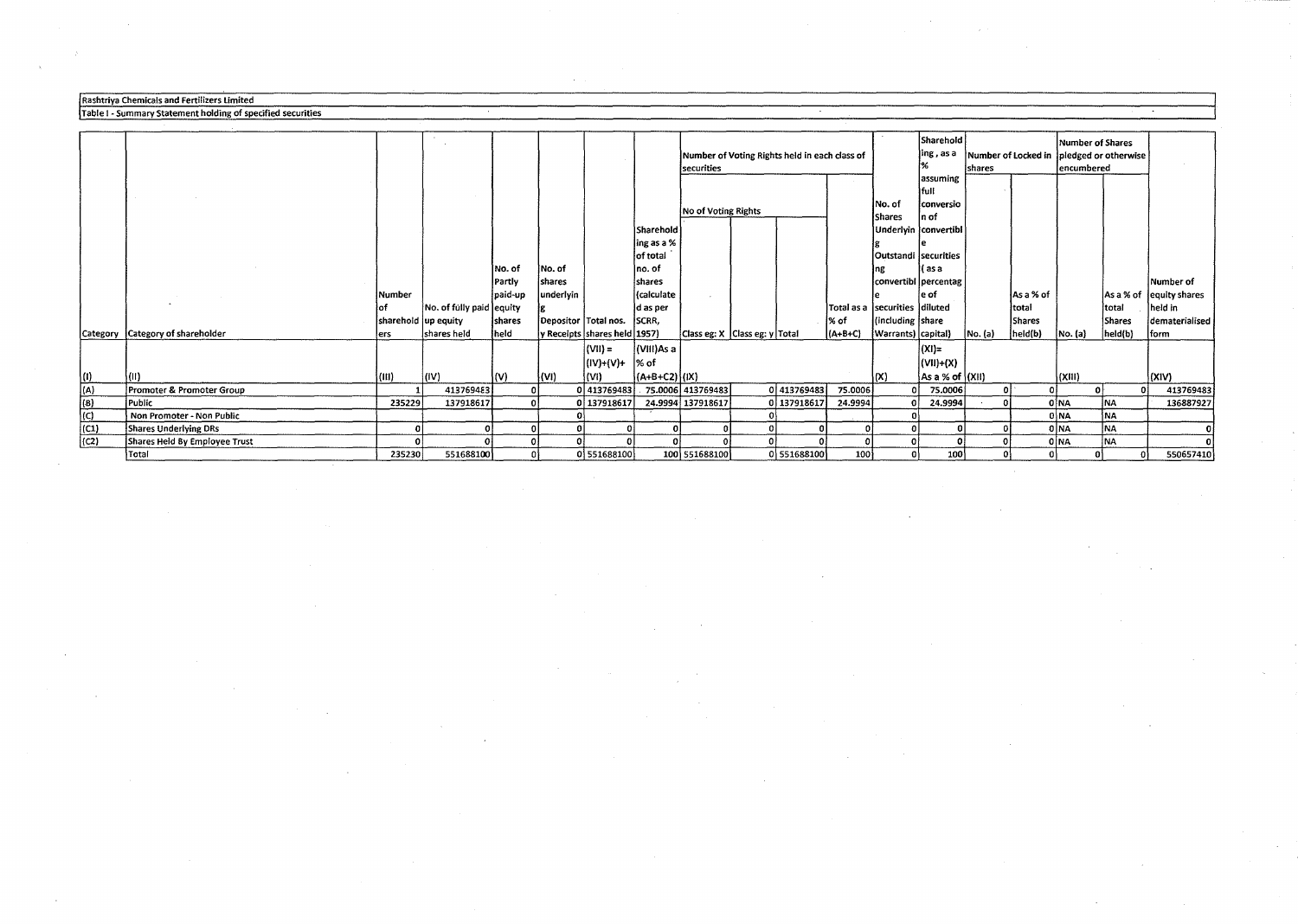Rashtriya Chemicals and Fertilizers Limited<br>Table II - Statement showing shareholding pattern of the Promoter and Promoter Group

|                           |                                                              |               |                      |                     |                          |          |                  |                 |               | Number of Voting Rights held in each class of<br>securities |           |                     | Sharehold<br>ing , as a<br>assuming shares<br>full | Number of Locked in               |                               | Number of Shares<br>pledged or otherwise<br>encumbered |               |         |                  |                          |
|---------------------------|--------------------------------------------------------------|---------------|----------------------|---------------------|--------------------------|----------|------------------|-----------------|---------------|-------------------------------------------------------------|-----------|---------------------|----------------------------------------------------|-----------------------------------|-------------------------------|--------------------------------------------------------|---------------|---------|------------------|--------------------------|
|                           |                                                              |               |                      |                     |                          |          |                  |                 |               |                                                             |           |                     |                                                    | No. of                            | conversio                     |                                                        |               |         |                  |                          |
|                           |                                                              |               |                      |                     |                          |          |                  |                 |               | No of Voting Rights                                         |           |                     |                                                    | Shares                            | ln of<br>Underlyin convertibl |                                                        |               |         |                  |                          |
|                           |                                                              |               |                      |                     |                          |          |                  |                 | Sharehold     |                                                             |           |                     |                                                    |                                   |                               |                                                        |               |         |                  |                          |
|                           |                                                              |               |                      |                     |                          |          |                  |                 | ing %         |                                                             |           |                     |                                                    | Outstandi securities              |                               |                                                        |               |         |                  |                          |
|                           |                                                              |               |                      |                     |                          |          | No. of           |                 | calculated    |                                                             |           |                     |                                                    | ng                                | as a                          |                                                        |               |         |                  |                          |
|                           |                                                              |               |                      |                     |                          | Partly   | shares           |                 | as per        |                                                             |           |                     |                                                    |                                   | convertibl percentag          |                                                        |               |         |                  | Number of                |
|                           |                                                              |               |                      |                     |                          | paid up  | underlyin        |                 | SCRR,         |                                                             |           |                     |                                                    |                                   | e of                          |                                                        | As a % of     |         |                  | As a % of lequity shares |
|                           |                                                              |               |                      | Nos. of             | No. of fully paid equity |          |                  | Total nos.      | 1957 As a     |                                                             |           |                     |                                                    | Total as a   securities   diluted |                               |                                                        | total         |         | total            | held in                  |
|                           |                                                              | <b>Entity</b> |                      | sharehold up equity |                          | shares   | Depositor shares |                 | % of          |                                                             | Class eg: |                     | % of                                               | fincluding Ishare                 |                               |                                                        | <b>Shares</b> |         | <b>Shares</b>    | dematerialis             |
|                           | Category & Name of the shareholders                          | Type          | <b>IPAN</b>          | ers.                | shares held              | held     | y Receipts held  |                 |               | (A+B+C2) Class eg: X  y                                     |           | Total               | $(A+B+C)$                                          | Warrants) capital)                |                               | No. (a)                                                | held(b)       | No. (a) | held(b)          | l ed form                |
|                           |                                                              |               |                      |                     |                          |          |                  | $(VII) =$       | (VIII)As a    |                                                             |           |                     |                                                    |                                   | (x)                           |                                                        |               |         |                  |                          |
|                           |                                                              |               |                      |                     |                          |          |                  | (IV)+(V)+  % of |               |                                                             |           |                     |                                                    |                                   | $ VII +(X)$                   |                                                        |               |         |                  |                          |
|                           |                                                              |               | l (II)               | l (III).            | $ $ (IV)                 | (V)      | l(VI).           | l(VI).          | (A+B+C2) (IX) |                                                             |           |                     |                                                    | l(X)                              | As a % of (XII)               |                                                        |               | (XIII)  |                  | (XIV)                    |
|                           | Indian                                                       |               |                      |                     |                          |          |                  |                 |               |                                                             |           |                     |                                                    |                                   |                               |                                                        |               |         |                  |                          |
| (a)                       | Individuals / Hindu Undivided Family                         |               |                      | -o l                |                          | οl       |                  |                 | n             | $\Omega$                                                    |           | ΩI                  | οl                                                 |                                   |                               |                                                        |               |         |                  |                          |
| (b)                       | Central Government / State Government(s)                     |               |                      |                     | 413769483                | $\circ$  |                  | 0 413769483     |               | 75.0006 413769483                                           |           | 0 413769483         | 75.0006                                            | n١                                | 75.0006                       |                                                        |               |         | n                | 413769483                |
|                           | President Of India                                           |               | Promoter (EXEMPTCATG |                     | 413769483                | οl       |                  | 0 413769483     |               | 75.0006 413769483                                           |           | 0 413769483         | 75.0006                                            | ΩL                                | 75.0006                       |                                                        |               |         |                  | 413769483                |
| (c)                       | Financial Institutions / Banks                               |               |                      | $\Omega$            |                          | οl       |                  |                 |               |                                                             |           |                     | οi                                                 |                                   |                               |                                                        |               |         |                  | f.                       |
| (d)                       | Any Other (Specify)                                          |               |                      | $\Omega$            |                          | οl       | $\Omega$         |                 |               |                                                             |           |                     | ΩI                                                 |                                   | $\Omega$                      |                                                        |               |         | Ωİ<br>n          |                          |
|                           | Sub Total (A)(1)                                             |               |                      |                     | 413769483                | οl       |                  | 0 413769483     |               | 75.0006 413769483                                           |           | 0 413769483         | 75.0006                                            |                                   | 0 75,0006                     |                                                        |               |         | n                | 413769483                |
| 2                         | Foreign                                                      |               |                      |                     |                          |          |                  |                 |               |                                                             |           |                     |                                                    |                                   |                               |                                                        |               |         |                  |                          |
| $\overline{a}$            | Individuals (Non-Resident Individuals / Foreign Individuals) |               |                      | -o l                | $\Omega$                 | 0        | $\Omega$         |                 | οl            | $\Omega$                                                    | $\Omega$  |                     | οl                                                 | O.                                | $\Omega$                      | n                                                      | $\Omega$      |         | n.<br>n          | f.                       |
| $\overline{(\mathbf{b})}$ | Government                                                   |               |                      | $\Omega$            |                          | οl       | $\Omega$         |                 | -o l          | $\Omega$                                                    | οl        |                     | ٥I                                                 | $\Omega$                          | οl                            | $\Omega$                                               |               |         | O                | $\Omega$                 |
| $\overline{c}$            | Institutions                                                 |               |                      | $\Omega$            |                          | οl       | $\Omega$         |                 | ി             | $\Omega$                                                    | $\Omega$  |                     | $\Omega$                                           | n.                                | ΩÌ                            | $\Omega$                                               |               |         | c                | f.                       |
| $\sqrt{d}$                | Foreign Portfolio Investor                                   |               |                      | $\Omega$            |                          | $\Omega$ |                  |                 | $\Omega$      | $\Omega$                                                    | $\Omega$  |                     | ΩI                                                 | n.                                | $\Omega$                      |                                                        |               |         |                  |                          |
| (e)                       | Any Other (Specify)                                          |               |                      | $\Omega$            |                          | $\Omega$ |                  |                 | $\Omega$      |                                                             |           |                     | $\Omega$                                           | $\Omega$                          | $\sqrt{2}$                    | $\Omega$<br>$\sim$                                     |               |         |                  |                          |
|                           | Sub Total (A)(2)                                             |               |                      | $\Omega$<br>-11     |                          | οi<br>οl |                  |                 | $\Omega$      | $\Omega$                                                    |           |                     | $\Omega$                                           | nΙ                                | - 0                           |                                                        | $\Omega$      | n       | o۱<br>$\sqrt{2}$ |                          |
|                           | Total Shareholding Of Promoter And Promoter Group (A)= (A)   |               |                      |                     | 413769483                |          |                  | 0 413769483     |               | 75.0006 413769483                                           |           | 0 413769483 75.0006 |                                                    |                                   | 75.0006                       |                                                        |               |         |                  | 413769483                |

Details of Shares which remain unclaimed may be given hear along with details such as number of shareholders, outstanding shares held in demat/unclaimed suspense account, voting rights which are frozen etc.

**Note:** 

(1) PAN would not be displayed on website of Stock Exchange(s)

(2) The term 'Encumbrance' has the same meaning as assigned under regulation 28(3) of SEBI (Substantial Acquisition of Shares and Takeovers) Regulations, 2011.

[GENERATED ON:04/10/2021 NSDL: 30/09/2021 CDSL:30/09/2021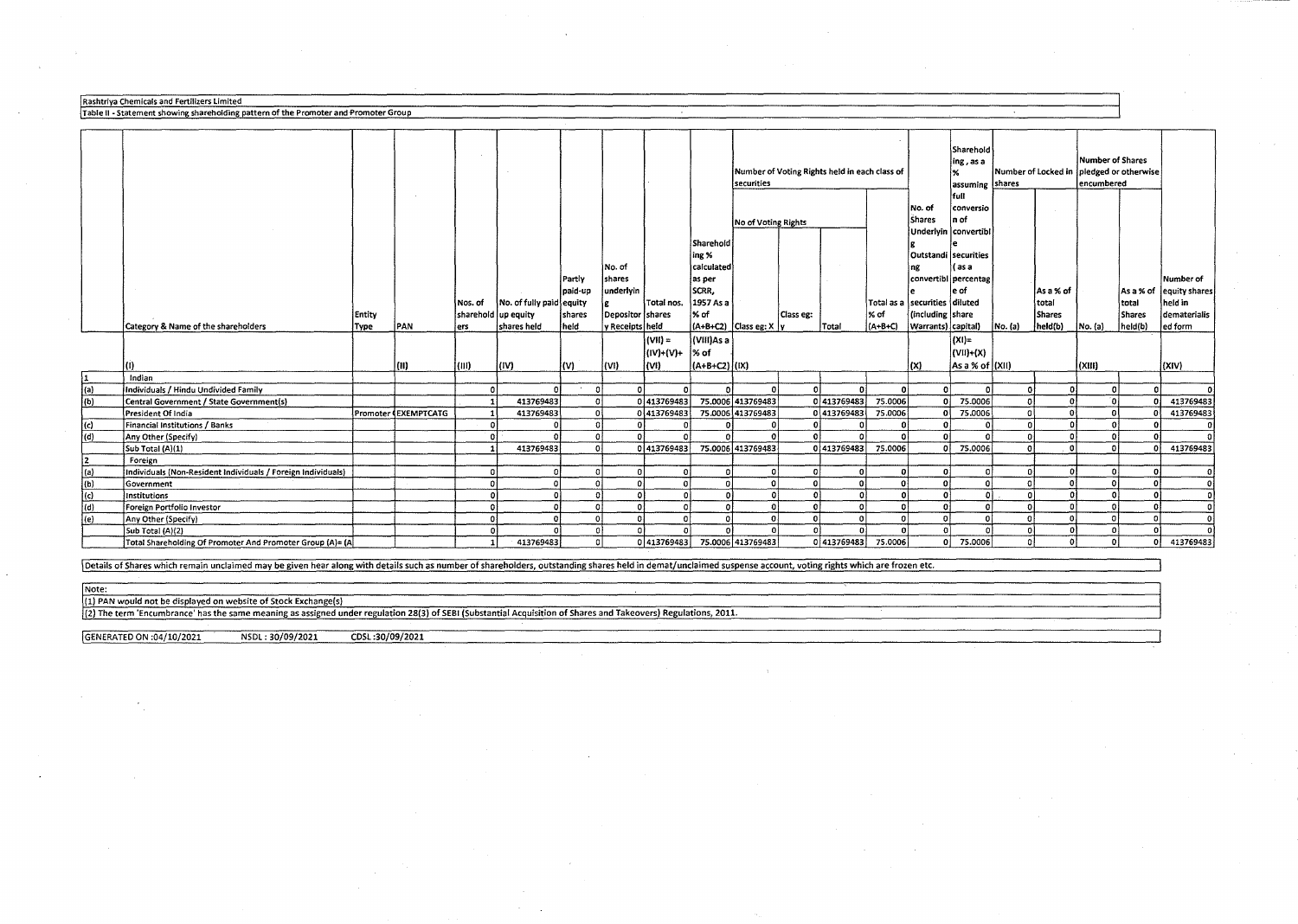| Rashtriva Chemicals and Fertilizers Limited                                  |
|------------------------------------------------------------------------------|
| Table III - Statement showing shareholding pattern of the Public shareholder |

|              |                                                                 |      |                      |                          |              |                      |                |               |                                                                       |                         |             |                     |                    | Sharehold            |                      |           | Number of Shares |                |               |
|--------------|-----------------------------------------------------------------|------|----------------------|--------------------------|--------------|----------------------|----------------|---------------|-----------------------------------------------------------------------|-------------------------|-------------|---------------------|--------------------|----------------------|----------------------|-----------|------------------|----------------|---------------|
|              |                                                                 |      |                      |                          |              |                      |                |               | Number of Voting Rights held in each class of                         |                         | ing, as a   | Number of Locked in |                    |                      | pledged or otherwise |           |                  |                |               |
|              |                                                                 |      |                      |                          |              |                      |                |               | securities                                                            |                         |             |                     |                    |                      | shares               |           | encumbered       |                |               |
|              |                                                                 |      |                      |                          |              |                      |                |               |                                                                       |                         |             |                     |                    | assuming             |                      |           |                  |                |               |
|              |                                                                 |      |                      |                          |              |                      |                |               |                                                                       |                         |             |                     |                    | full                 |                      |           |                  |                |               |
|              |                                                                 |      |                      |                          |              |                      |                |               | No of Voting Rights                                                   |                         |             |                     | No. of             | conversio            |                      |           |                  |                |               |
|              |                                                                 |      |                      |                          |              |                      | $\sim 10^{-1}$ |               |                                                                       |                         |             |                     | <b>Shares</b>      | n of                 |                      |           |                  |                |               |
|              |                                                                 |      |                      |                          |              |                      |                |               |                                                                       |                         |             |                     | Underlyin          | convertibl           |                      |           |                  |                |               |
|              |                                                                 |      |                      |                          |              |                      |                | Sharehold     |                                                                       |                         |             |                     |                    |                      |                      |           |                  |                |               |
|              |                                                                 |      |                      |                          |              |                      |                | ing %         |                                                                       |                         |             |                     | Outstandi          | securities           |                      |           |                  |                |               |
|              |                                                                 |      |                      |                          |              | No. of               |                | calculated    |                                                                       |                         |             |                     | ng                 | (as a                |                      |           |                  |                |               |
|              |                                                                 |      |                      |                          | Partly       | shares               |                | as per        |                                                                       |                         |             |                     |                    | convertibl percentag |                      |           |                  |                | Number of     |
|              |                                                                 |      |                      |                          | paid-up      | underlyin            |                | SCRR.         |                                                                       |                         |             |                     |                    | e of                 |                      | As a % of |                  | As a % of      | equity shares |
|              |                                                                 |      | Nos. of              | No. of fully paid equity |              |                      |                | 1957 As a     |                                                                       |                         |             | Total as a          | securities         | diluted              |                      | total     |                  | total          | held in       |
|              |                                                                 |      | sharehold (up equity |                          | shares       | Depositor Total nos. |                | % of          |                                                                       |                         |             | % of                | (including)        | lshare               |                      | Shares    |                  | <b>İShares</b> | dematerialise |
|              | Category & Name of the shareholders                             | PAN  | ers                  | shares held              | held         |                      |                |               | y Receipts   shares held (A+B+C2)   Class eg: X   Class eg: y   Total |                         |             | (A+B+C)             | Warrants) capital) |                      | No. (a)              | held(b)   | No. (a)          | held(b)        | d form        |
|              |                                                                 |      |                      |                          |              |                      | $ (VII)  =$    | (VIII)As a    |                                                                       |                         |             |                     |                    | (XI)=                |                      |           |                  |                |               |
|              |                                                                 |      |                      |                          |              |                      | (IV)+(V)+      | ∣% of         |                                                                       |                         |             |                     |                    | (VII)+(X)            |                      |           |                  |                |               |
|              | m                                                               | (II) | (III)                | (IV)                     | (V)          | (VI)                 | l (VI)         | (A+B+C2) (IX) |                                                                       |                         |             |                     | (X)                | As a $%$ of $ (X  )$ |                      |           | (XIII)           |                | (XIV)         |
|              | Institutions                                                    |      |                      |                          |              |                      |                |               |                                                                       |                         |             |                     |                    |                      |                      |           |                  |                |               |
| (a)          | Mutual Fund                                                     |      | 4                    | 83346                    | 0            | οl                   | 83346          | 0.0151        | 83346                                                                 | $\Omega$                | 83346       | 0.0151              | $\Omega$           | 0.0151               | 0                    |           | 0 NA             | <b>NA</b>      | 78446         |
| (b)          | Venture Capital Funds                                           |      | $\circ$              | $\mathbf 0$              | o            | 0                    | $\Omega$       | $\Omega$      |                                                                       | $\mathbf 0$             |             |                     | $\Omega$           | $\Omega$             | oi                   |           | 0 NA             | NA             | $\Omega$      |
| (c)          | Alternate Investment Funds                                      |      | -ol                  | 0                        | οl           | ol                   | 0l             | οl            | $\Omega$                                                              | $\circ$                 | $\Omega$    | $\ddot{\mathbf{0}}$ | $\Omega$           | $\mathbf{0}$         | -ol                  |           | 0 NA             | <b>NA</b>      | ol            |
| (d)          | Foreign Venture Capital Investors                               |      | $\circ$              | -ol                      | ٥I           | 0                    | $\Omega$       | οl            | 0                                                                     | $\overline{0}$          | -o i        | $\Omega$            | $\circ$            | $\mathbf{0}$         | o                    |           | ONA              | NA             |               |
| (e)          | Foreign Portfolio Investor                                      |      | 37                   | 5744349                  | $\Omega$     | οl                   | 5744349        | 1.0412        | 5744349                                                               | $\circ$                 | 5744349     | 1.0412              | $\Omega$           | 1.0412               | $\mathbf{o}$         |           | 0 NA             | NA             | 5744349       |
| (f)          | Financial Institutions / Banks                                  |      | $\mathbf{1}$         | 9778                     | $\mathbf{0}$ | 0İ                   | 9778           | 0.0018        | 9778                                                                  | $\mathbf 0$             | 9778        | 0.0018              | $\Omega$           | 0.0018               | $\mathbf{0}$         |           | ONA              | NA.            | 9778          |
| (g)          | <b>Insurance Companies</b>                                      |      | $\mathbf{z}$         | 1574475                  | ٥l           | οl                   | 1574475        | 0.2854        | 1574475                                                               | $\circ$                 | 1574475     | 0.2854              | $\Omega$           | 0.2854               | 0                    |           | 0 NA             | <b>NA</b>      | 1574475       |
| (h)          | Provident Funds/ Pension Funds                                  |      | 0                    | 0                        | οl           | οl                   | 0              | οl            | $\Omega$                                                              | -O                      | $\Omega$    | $\Omega$            | $\Omega$           | $\Omega$             | $\Omega$             |           | OINA             | <b>NA</b>      |               |
| (i)          | Any Other (Specify)                                             |      | ັດ                   | $\mathbf 0$              | $\Omega$     | οl                   | $\Omega$       | $\Omega$      | n                                                                     | 0                       |             | n                   | $\Omega$           | $\Omega$             | ol                   |           | 0 NA             | NA             |               |
|              | Sub Total (B)(1)                                                |      | 44                   | 7411948                  | o.           | οl                   | 7411948        | 1.3435        | 7411948                                                               | $\Omega$                | 7411948     | 1.3435              | $\Omega$           | 1.3435               | $\Omega$             |           | olna             | <b>NA</b>      | 7407048       |
|              | Central Government/ State Government(s)/ President of           |      |                      |                          |              |                      |                |               |                                                                       |                         |             |                     |                    |                      |                      |           |                  |                |               |
| $\mathbf{z}$ | India                                                           |      |                      |                          | $\Omega$     |                      |                |               |                                                                       |                         |             |                     |                    |                      |                      |           |                  |                |               |
| 3            | Sub Total (B)(2)<br>Non-Institutions                            |      | -0                   | 0                        |              | o١                   | $\Omega$       | $\Omega$      | $\Omega$                                                              | 0                       | $\Omega$    | Ω                   | $\mathbf 0$        | $\Omega$             | o                    |           | OMA              | NA             | $\Omega$      |
| (a)          | Individuals                                                     |      |                      | $\Omega$                 | οl           |                      |                |               |                                                                       |                         |             |                     |                    |                      | 0                    |           | INA.             | NA.            |               |
|              | I. Individual shareholders holding nominal share capital up to  |      | 227297               | 91616555                 | ٥l           | οl                   | 91616555       | 16.6066       | 91616555                                                              | 0                       | 91616555    | 16.6066             | $\Omega$           | 16.6066              | $\Omega$             |           | 0 NA             | <b>NA</b>      | 91536865      |
|              | I. Individual shareholders holding nominal share capital in ex- |      | 336                  | 20249361                 | $\Omega$     | $\Omega$             | 20249361       | 3.6704        | 20249361                                                              | ol                      | 20249361    | 3.6704              | $\mathbf 0$        | 3.6704               | ol                   |           | ONA              | NA             | 20138561      |
| (b)          | NBFCs registered with RBI                                       |      | $\overline{z}$       | 1387                     | ٥l           | $\mathbf{0}$         | 1387           | 0.0003        | 1387                                                                  | 0                       | 1387        | 0.0003              | $\mathbf{o}$       | 0.0003               | $\mathbf{o}$         |           | ONA              | NA             | 1387          |
|              | <b>Trust Employee</b>                                           |      | $\Omega$             | 0                        | ٥l           | οl                   | 0              | $\Omega$      | - 0                                                                   | 0                       | $\Omega$    | $\Omega$            | $\mathbf 0$        | $\circ$              | οl                   |           | 0 NA             | NA             | $\Omega$      |
| (d)          | Overseas Depositories(holding DRs) (balancing figure)           |      | $\Omega$             | $\Omega$                 | 0l           | οl                   | $\Omega$       | οl            | - 0                                                                   | ol                      | $\Omega$    | $\Omega$            | $\mathbf{0}$       | οl                   | οl                   |           | OINA             | NA             | $\Omega$      |
| (c)          | Any Other (Specify)                                             |      | 7550                 | 18639366                 | ٥I           | οl                   | 18639366       | 3.3786        | 18639366                                                              | ol                      | 18639366    | 3.3786              | $\mathbf 0$        | 3.3786               | ol                   |           | 0 NA             | NA             | 17804066      |
|              | <b>IEPF</b>                                                     |      |                      | 136917                   | $\Omega$     | $\mathbf{0}$         | 136917         | 0.0248        | 136917                                                                | $\mathbf 0$             | 136917      | 0.0248              | $\mathbf{0}$       | 0.0248               | ol                   |           | ONA              | NA             | 136917        |
|              | Trusts                                                          |      | 10                   | 38500                    | οl           | οl                   | 38500          | 0.007         | 38500                                                                 | 0                       | 38500       | 0.007               | $\mathbf 0$        | 0.007                | 0                    |           | 0 NA             | NA             | 38500         |
|              | <b>Foreign Nationals</b>                                        |      | $\mathbf{1}$         | 500                      | οl           | ി                    | 500            | 0.0001        | 500                                                                   | $\overline{\mathbf{0}}$ | 500         | 0.0001              | $\mathbf 0$        | 0.0001               | ol                   |           | ONA              | <b>NA</b>      | 500           |
|              | Hindu Undivided Family                                          |      | 4776                 | 5446933                  | οi           | οl                   | 5446933        | 0.9873        | 5446933                                                               | 0                       | 5446933     | 0.9873              | $\mathbf{0}$       | 0.9873               | οl                   |           | OÌNA             | <b>NA</b>      | 5446933       |
|              | Non Resident Indians (Non Repat)                                |      | 601                  | 629703                   | ٥I           | $\mathbf{0}$         | 629703         | 0.1141        | 629703                                                                | 0                       | 629703      | 0.1141              | $\Omega$           | 0.1141               | οl                   |           | 0 NA             | NA             | 629703        |
|              | Non Resident Indians (Repat)                                    |      | 1232                 | 2829322                  | οI           | $\mathbf{0}$         | 2829322        | 0.5128        | 2829322                                                               | 0                       | 2829322     | 0.5128              | $\Omega$           | 0.5128               | $\Omega$             |           | OINA             | <b>NA</b>      | 2002222       |
|              | Body Corp-Ltd Liability Partnership                             |      | 41                   | 434836                   | ٥١           | -o)                  | 434836         | 0.0788        | 434836                                                                | 0                       | 434836      | 0.0788              | $\mathbf 0$        | 0.0788               | οl                   |           | 0 NA             | ΝA             | 434836        |
|              | <b>Clearing Member</b>                                          |      | 181                  | 2076137                  | 0            | οl                   | 2076137        | 0.3763        | 2076137                                                               | οl                      | 2076137     | 0.3763              | $\Omega$           | 0.3763               | οl                   |           | ONA              | <b>NA</b>      | 2076137       |
|              | Bodies Corporate                                                |      | 707                  | 7046518                  | 0Ì           | -o l                 | 7046518        | 1.2773        | 7046518                                                               | 0l                      | 7046518     | 1.2773              | $\Omega$           | 1.2773               | $\mathbf{0}$         |           | OİNA             | NA             | 7038318       |
|              | Sub Total (B)(3)                                                |      | 235185               | 130506669                | οl           |                      | 0 130506669    | 23.6559       | 130506669                                                             |                         | 0 130506669 | 23.6559             | $\Omega$           | 23.6559              | $\mathbf{0}$         |           | ONA              | NΑ             | 129480879     |
|              | Total Public Shareholding (B)= (B)(1)+(B)(2)+(B)(3)             |      | 235229               | 137918617                | οł           |                      | 0 137918617    |               | 24.9994 137918617                                                     |                         | 0 137918617 | 24.9994             | οl                 | 24.9994              | οl                   |           | OINA             | <b>NA</b>      | 136887927     |
|              |                                                                 |      |                      |                          |              |                      |                |               |                                                                       |                         |             |                     |                    |                      |                      |           |                  |                |               |

Details of the shareholders acting as persons in Concert including their Shareholding (No. and %):

 $\sim$ 

! **Details of Shares which remain unclaimed may be given hear along with details such as number of shareholders, outstanding shares held in demat/unclaimed suspense account, voting rights which are frozen etc.**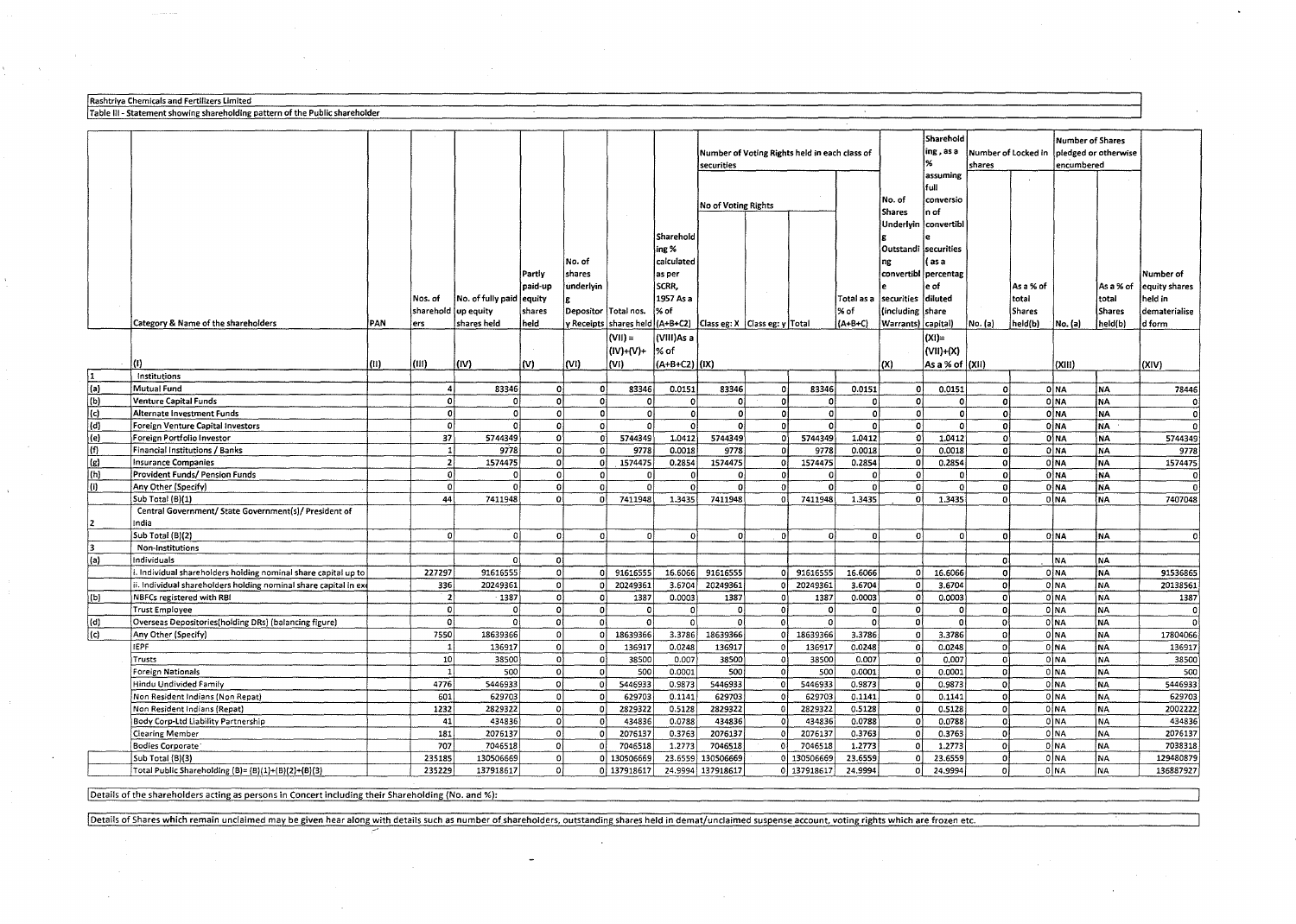|       | No. of shareholders                                                                                                                                                                                         | No. of          |  |  |  |  |
|-------|-------------------------------------------------------------------------------------------------------------------------------------------------------------------------------------------------------------|-----------------|--|--|--|--|
|       |                                                                                                                                                                                                             |                 |  |  |  |  |
| Note: |                                                                                                                                                                                                             |                 |  |  |  |  |
|       | (1) PAN would not be displayed on website of Stock Exchange(s)                                                                                                                                              |                 |  |  |  |  |
|       | (2) The above format needs to disclose name of all holders holding more than 1% of total number of shares                                                                                                   |                 |  |  |  |  |
|       | (3) W.r.t. the information pertaining to Depository Receipts, the same may be disclosed in the respective columns to the extent information available and the balance to be disclosed as held by custodian. |                 |  |  |  |  |
|       |                                                                                                                                                                                                             |                 |  |  |  |  |
|       | NSDL:30/09/2021<br>CENERATED ON :04/10/2021                                                                                                                                                                 | CDSL:30/09/2021 |  |  |  |  |